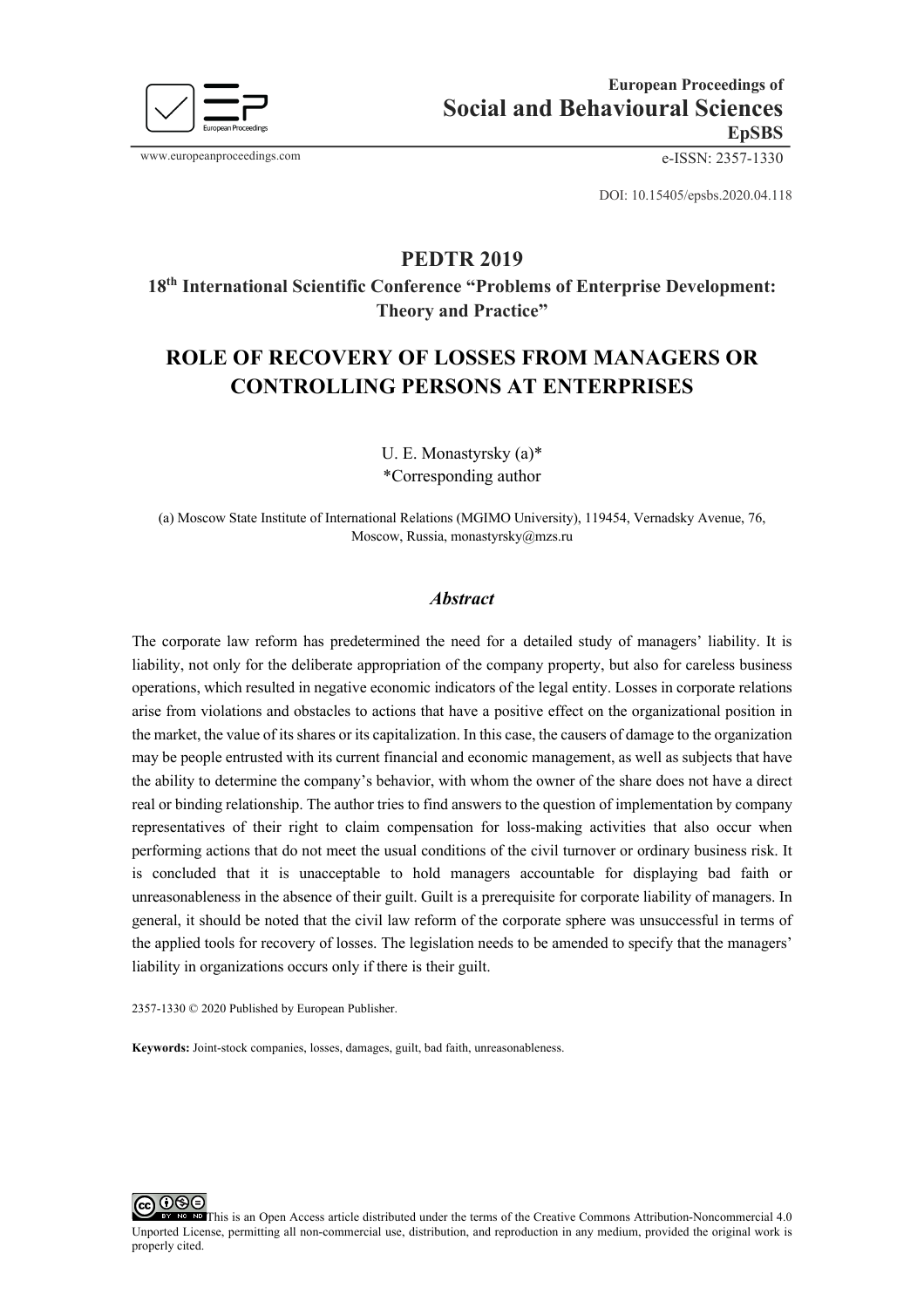# **1. Introduction**

Ownership of shares in a corporate organization is a special category of property rights that are highly individual. For example, the amount of participation may be different: up to half of the authorized capital or exceed it, give control or be small, not providing leverage to influence the business activities of a legal entity. The rights of the participant are limited by the ability to elect individuals to the corporate management bodies and, depending on the decisions of the organization itself, receive a dividend. Participants are also entitled to the remainder of the property after the company's liquidation. However, the two last-mentioned commercial benefits may be meaningless and have no attractive demand. In relation to public joint-stock companies, the payment of dividends does not significantly exceed the amount of deposit interest. In this case, the sale and turnover of shares is always carried out at a price higher than the nominal value. As for the remaining assets from liquidation, according to the priority of a number of creditors, the transfer of any significant assets of the organization to its participants in the bankruptcy case is very unlikely, and in the real law enforcement practice it fluctuates around  $3\%$  (Zanina & Raisky, 2017). Thus, the property interest expressed in the ownership of stocks or shares in the authorized capital depends not on the profitability of the corporation, but on the control provided by the participation amount.

Therefore, it is fair to call the discussed rights "managerial" (Gabov, Gutnikov, & Sinitsyn, 2015). Losses in corporate relations arise from violations and obstacles that have a positive effect on the organizational position in the market, the value of its shares or its capitalization. In this case, the causers of damages may be individuals entrusted with the current financial and economic management of the organization, as well as subjects that have the ability to determine its behavior, with whom the share owner does not have a direct real or binding relationship. Therefore, the main means of the legal protection for participants may be the compensation for incurred losses.

## **2. Problem Statement**

The liability of managers is strict, since it comes as a result of actions that are "unfair" or "unreasonable" and do not correspond to "normal conditions of civil turnover or normal business risk" (Potapov, 2015). This formula increases the emphasis on the liability for the loss-making activities of a corporation, because the wording of the Civil Code of the Russian Federation, at first glance, says about sanctions, regardless of the guilt for decisions that ignore dangers in the commercial turnover. However, sometimes they are necessary for business companies. In addition, the civil law provisions on obligations apply to this case of liability, and the existence of an alleged fiduciary relationship between the manager and the company requires him to exercise the highest degree of care and discretion.

Such a liability structure, primarily for non-performance of operational functions, cannot work in the Russian legal system, since the guilt is a central criterion for imposing adverse consequences for damage that occurs in other business entities, in this case, managed companies (Novak, 2017). According to article 307.1 of the Civil Code of the Russian Federation, the general provisions on obligations apply to claims arising from corporate relations. This is one else recognition of the fact that the obligation has a special legal relationship, different from simple obligations, since subsection 1 of section III of the Civil Code of the Russian Federation is applied by reference, because the corporate sphere is not mandatory. This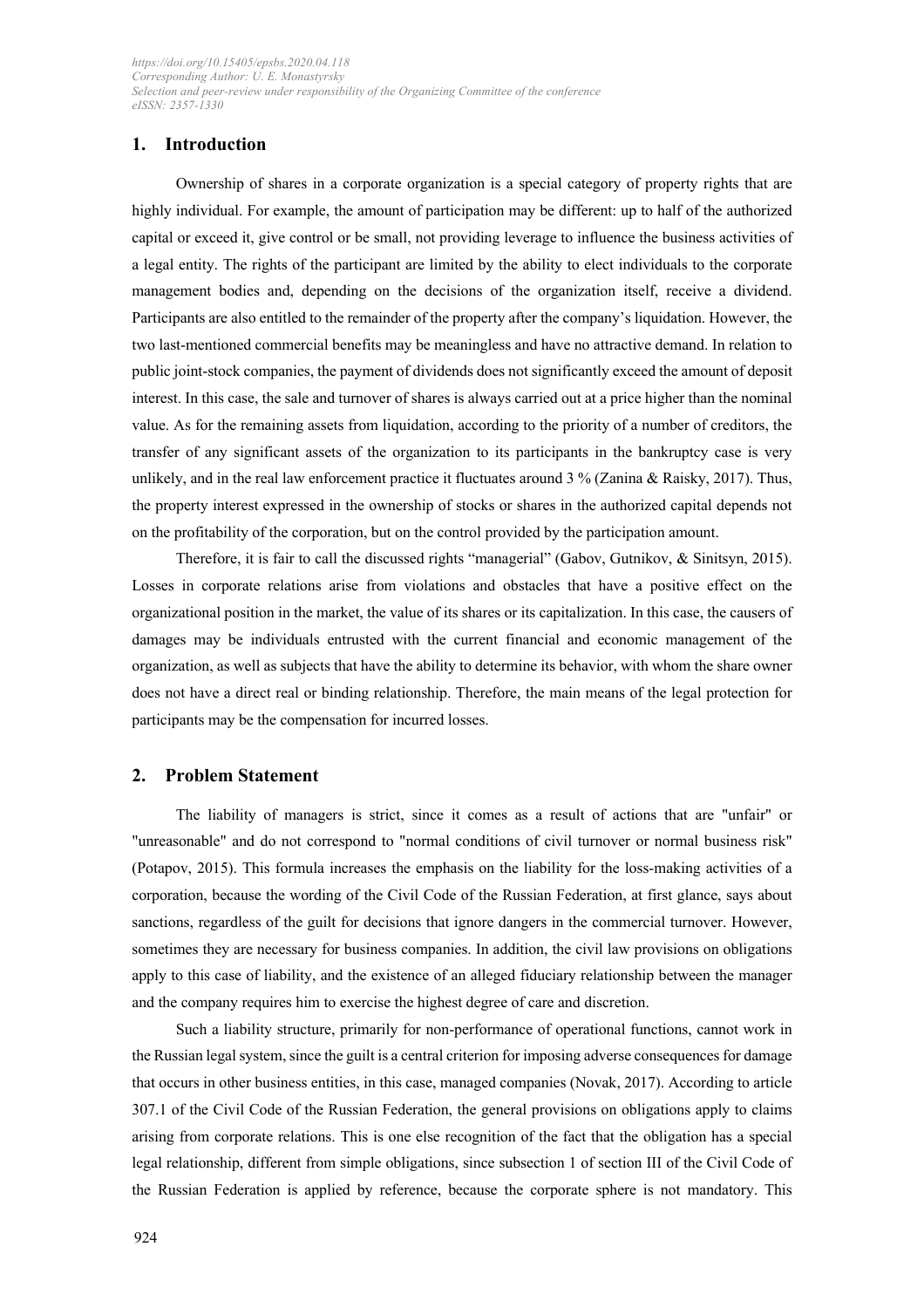establishes that all aspects of the claim for compensation should be based on the principle of guilt, as it is customary in the mandatory regulation of ordinary civil relations, and not commercial relations, which are guided by the division of risks for profit.

Practice knows exceptions when losses are collected from entrepreneurs-managers who present themselves as experts in the market for a fee that is many times higher than the cost of performing directors functions who is elected according to the usual procedure. At the same time, it is emphasized that the liability of managers should be for decisions that are simply "unreasonable" or "unfair" (Bao, Diabat, & Zheng, 2019; Vygovskaya, 2015), i.e. unprofessional or dishonest. You need to understand why this formula has migrated to the legislation from the OECD Code of Corporate Ethics (OECD, 2004; Gutnikov, 2014a) aimed at implementing well-established legislative mechanisms in the countries-recipients of foreign investments. The result of these efforts is, in particular, the paragraph 2.1 of article 53.1 of the Civil Code of the Russian Federation, which also refers to sanctions without any guilt.

The expansion of grounds for the liability itself puts managers in an extreme risk area. Any transaction that for individual reasons would deviate from market conditions, for example, the sale of large volumes of goods at a discount, could entail a repressive obligation of the director of a large enterprise to pay hundreds of millions rubles in favor of the company headed by him in the case of a claim by even a small (at least 1% of the share) shareholder (who, by the way, may be the controlling person of a competitor) (paragraph 5 of article 71, Federal Law of December 26, 1995 N 208-FZ (as amended on November 4, 2019) "On Joint-Stock Companies"). A literal interpretation of the above paragraphs in their mutual relationship allows us to conclude that liability in the form of losses occurs only if there is guilt, and such types of liability as a fine, penalty, reduction of remuneration amounts, fees take place in cases of bad faith or unreasonableness (paragraph 2.1 of article 53.1 of the Civil Code of the Russian Federation).

## **3. Research Questions**

The main research questions of this study are:

- To study the managers' liability institution applied into the legal field;
- § To consider the issue on implementation by participants of the right assigned to them to demand compensation for loss-making activities and the issue of limits of managers' liability;
- § To analyze risks related to loss-making activities of a corporation.

#### **4. Purpose of the Study**

A key element of the corporate law reform (Lomakin, 2014) was the formation of the institute of managers' liability not only for the deliberate appropriation of the property of an organization, which was quite common in our country in the 1990s, but also for the careless conduct of business, which resulted in negative economic indicators of a legal entity. Participants have the right to claim damages that are collected in favor of the organization by filing claims by them. The purpose of the study is to analyze the impact of expanding the grounds of managers' liability for loss-making activities of the corporation on the economic activity of enterprises and the associated risks.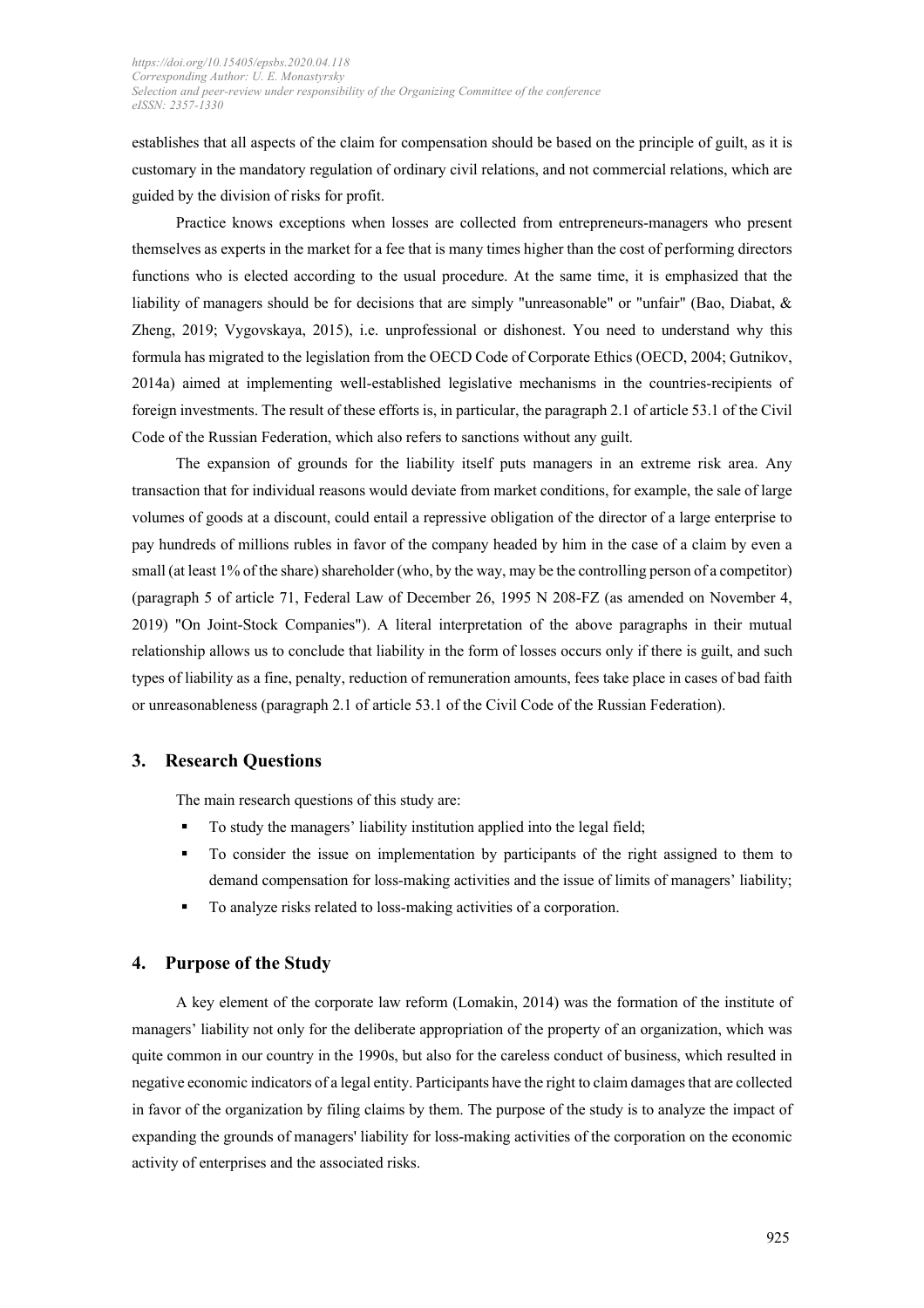# **5. Research Methods**

The main methods of this study are the descriptive method, methods of observation, interpretation, comparison and generalization. In addition, theoretical methods of analysis, synthesis, induction, deduction, and classification were used. The methodological research basis is also a systematic approach to the study of modern practice of civil law implementation on the issues of liability of corporation managers for damages occurred because of the misconduct, bad faith or unreasonableness. The use of these methods allowed e author to ensure the validity of the study results, justify theoretical and practical conclusions, and developed proposals.

## **6. Findings**

Over time, the courts will find a preferred formula of prerequisites for liability, and we can assume that its most frequent expression will be an intent aimed at robbing the society and the own enrichment, or gross negligence, because imposing sanctions on managers only for slight indiscretion will make this profession uninteresting, which was clearly not the main goal when adopting the norm.

The above consideration can also be justified by interpreting the rules. Two paragraphs of section 1 of article 53.1 of the Civil Code of the Russian Federation define two completely different conditions of liability: the first – guilt, and the second (alternative one) – bad faith or unreasonableness. The watershed between them is the burden of proof: for the subject – liability and for the plaintiff – bad faith or unreasonableness. Thus, the victim must prove dishonesty and unreasonableness (section 5 of article 10 of the Civil Code of the Russian Federation). We believe that it is not possible to judge managers only in the own broad sense, that is, to judge them in the specific semantic expression of these terms, for dishonesty or only for unreasonableness. For example, the irrationality has the following manifestations: making decisions by the head without considering the known information, failing of normal business practices to obtain information necessary for decision making, not conducting of the usual approval procedures within the company (with the legal department, accounting office, etc.).

In addition, unreasonableness can be understood as inaccurate calculations, lack of foresight, lack of mental activity during operations, asset management, etc. The head cannot be responsible for such manifestations and shortcomings with all his property, and in case of the selfish interest of individuals, revenge or a PR company, he cannot avoid a lot of such claims, motivated not by the protection of the property status of the company, but by other considerations. However, if we conduct a coordinated joint interpretation of these paragraphs, the guilt is a necessary condition for the corporate liability of managers. Losses caused only by unreasonableness cannot be imposed. This criterion is the main one when calculating the damage caused to the organization by unweighted and ill-considered operations. The same role is played by dishonesty, when its more specific manifestation is hidden commercial knowledge of a subject or (in some cases) dishonesty. This concept seems to be broader than the concept of guilt.

According to Gabov, Gutnikov and Sinitsyn (2015) the unreasonableness of the director's actions as an element of illegal behavior must differ from all types of guilt as a subjective basis of liability. In 2013, the Supreme Arbitration Court of the Russian Federation stated that the executive bodies of organizations have a right to act in line with a normal business risk. Such an establishment of liability limits is nothing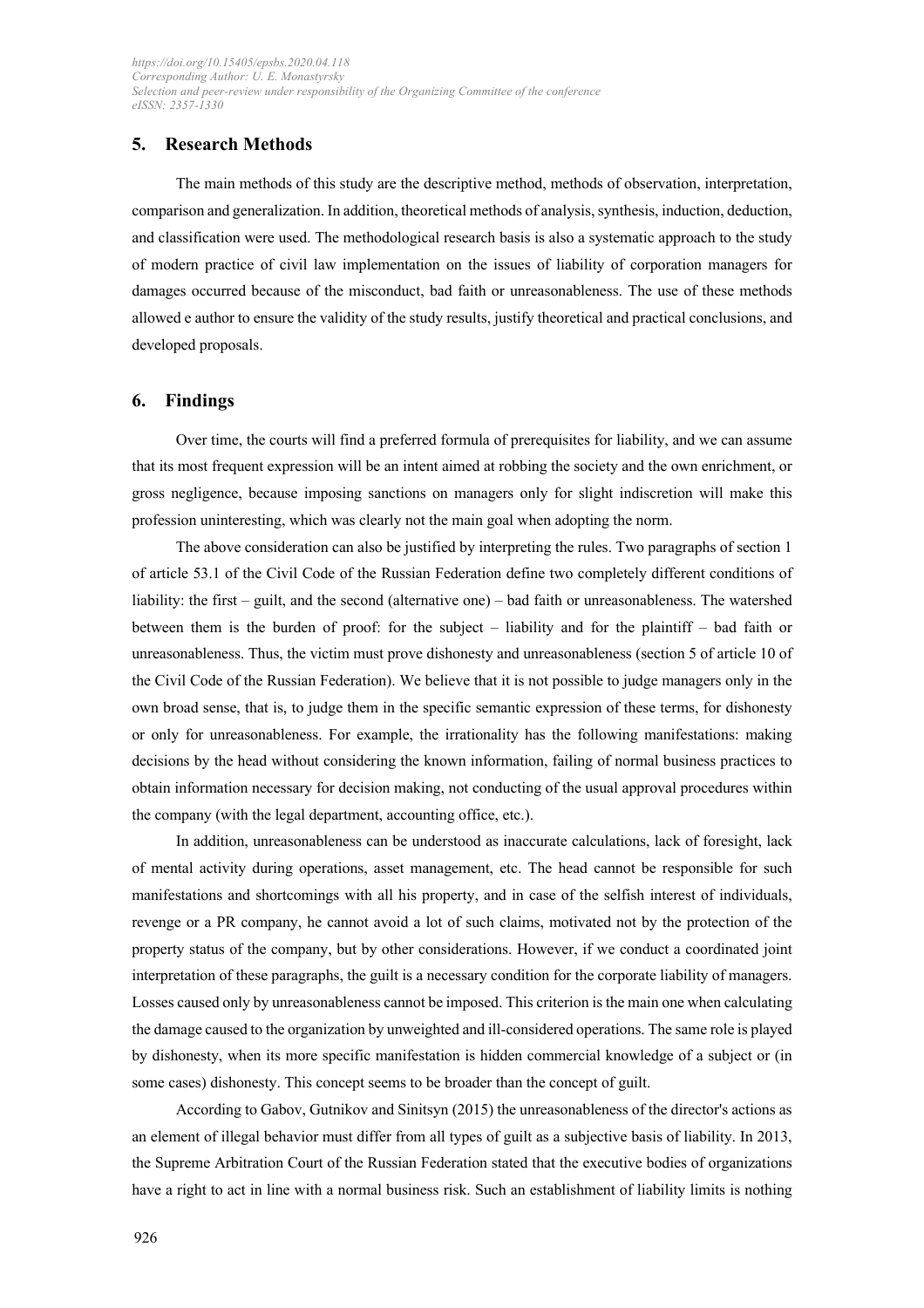more than a statement of the impossibility of being responsible for a case, for an unforeseen development of events. We would say that there is something missing here, because achieving strategic goals sometimes directly requires going beyond the usual risk. Nevertheless, the explanation makes important adjustments to the concept of fiduciary relations modeled in common law countries and the special role of directors who are entrusted with the "property" of shareholders for its increment, preservation and profitable commercial exploitation (Stern, 1981).

In the UK and the USA, senior managers are managers with greater operational powers, balanced by responsibilities of both property and criminal types. Therefore, as a condition of working in such a position, a talented manager puts a special contractual regulation of sanctions against him, sometimes very detailed, according to the specifics of the industry where he should act.

After the amendments made in 2014 to the Civil Code of the Russian Federation, another concept of internal corporate relations was formed, where representative bodies are not managers in the literal legal meaning of this word, but performers. We can even consider them as employees of a special class, since they are subject to the provisions of the Labor Code of the Russian Federation. A corporation is managed by a board of directors, a board of senior members, a supervisory board, and so on. Executive and management bodies base their interaction on the imperative structure provided in the law (Art. 65.3 of the Civil Code of the Russian Federation, etc.). For this reason, an agreement to limit the liability of board members and managers is void and prohibited, as well as the case with controlling persons in general.

However, calling the relationship between the director and the shareholders fiduciary is incorrect and does not reflect their essence. Participants in many cases, for example, if they have a significant share, have opposite aspirations to the society, which differ from the interests of each of the members of the collegial or executive body. Suffice it to say, that the shareholder is always interested in the largest valid dividend payments, which means that opportunities for investment and program financing are narrowed. Participants in corporate relationships in general seem to be in favor of increasing the capitalization of the company, for a high market value of participation shares. However, even here it is not difficult to find some differences.

Members of management and executive bodies are interested in high remuneration and preferential lending, to some extent ignoring macroeconomic risks, although they may be forced to pay losses as a subsidiary liability. The shareholder, an ordinary participant, opposes the first and the last. He is usually for the stability, safety and growth of the value of his securities. It would be possible to call "fiduciary" duties of the head, members of governing bodies for the company itself. However, there are not always full-fledged civil relations between the head and the company itself, as well as with each member of the director board. These relations are primarily labor ones by the head, and at the same time, there is no doubt that the participants have corporate rights that are the basis for collecting losses (Mogilevsky, 2001).

The requirements of participants, or members of a supervisory board, or a director board, expressing the collective will of the depositors, are declared in favor of the company. We believe that the liability of controlling entities should come by the damage, but not loss of profit, i.e. for losses caused by damages to the company property, and not for lost profits, negligence, resulting in non-receipt of income, especially because of a single operation. Otherwise, the institute of losses could become a tool for permanent blackmail of the organization's managers, who could have used, but missed, a particular market chance.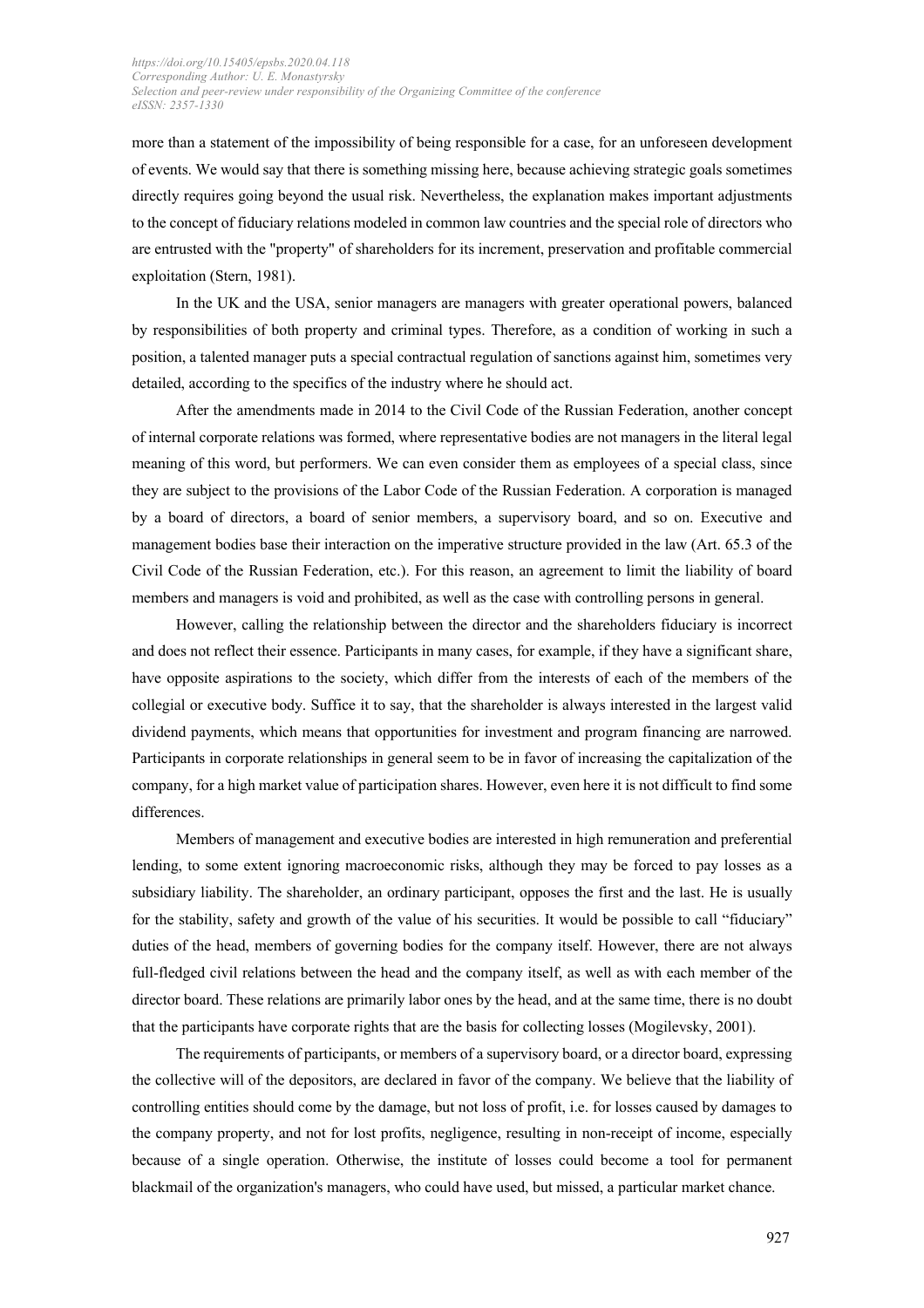Rational legal logic on the issue of limits of managers' liability is reflected in article 277 of the Labor Code of the Russian Federation dated December 30, 2001 N197-FZ (as amended on December 16, 2019): the head is responsible for the loss of property in full (direct actual damage). This category does not include non-received income, which can always be pointed out, but this will not have a fair basis for recovery, since the function of the head is to maintain the stable operation of the organization, and not to chase ghostly chances.

The specificity lies in the fact that the unprofitable action "de jure" is committed by the creditor himself, i.e. the organization. At the same time, it receives subsequent compensation from subjects who formed its legal will (for example, the director board), expressed in actions or omissions in relation to the property of the corporate structure. Such unprofitable behavior should include not only transactions, but also actual operations, the results of production or other costly activities. If the structure of the violation of the subjective right of the organization itself must include an intent or only gross negligence, but not light negligence, then the condition of liability should also be a more direct and explicit causal relationship (Hecht, Newman, & Tafkov, 2019; Pleshanova, 2017), since it is the guilt that creates it in the first place.

Legal provisions describing the terms of liability of the parent company in the form of losses incurred by the subsidiary (paragraph 2, section 2 of Article 67.3 of the Civil Code of the Russian Federation), establish the absence of the need for guilt (Shitkina, 2015; Spirin, 2014). We assume that if the state of bankruptcy of a subsidiary involves the recovery only because of the culpa of a controlling subject, then a one-time episode of losses that occurs almost always intentionally, less often – because of gross negligence, should be associated with it. Otherwise, the basic principle of the civil law on the independent legal personality of participants in the turnover is undermined. This rule forms the institution of "blind surety", which paralyzes the activity "at the own risk". In section 3, article 67.3 of the Civil Code of the Russian Federation, there is an unjustified reference from сhapter 59 of the Civil Code "Obligations because of the infliction of harm" to article 1064 of the same document that describes general grounds of compensation. This legislative solution cannot be considered as optimal one.

As a result of damage, losses are collected alternatively, and in the first place is the execution by replacement of things or elimination of defects in them (article 1082 of the Civil Code of the Russian Federation). Along with this, the verdict occurs for culpable behavior as a basic rule.

Thus, corporate responsibilities may consist of compensation for damages to the company on claims of various persons, its participants, and directors. However, the relevant rights are also implemented through a contract, in this case its signatories can be directly obligated to the damages recovery. The corporate agreement mediates strategic investments in the company. First of all, it is for this purpose. The classic scheme of a corporate agreement is exchange operations based on the model of "capital investment instead of future management decisions that support it", which, in the end, if the investment is successful, leads to an increase in the value of shares. The investing party is interested in obtaining control of varying degrees, i.e., in many cases, in increasing the amount of participation. At the same time, management actions can be performed at several levels by members of the management board, the director board, and the head. In the scientific literature, it is noted that there is a lack of practice here and caution when requesting large sums of money (Kozodoi, Lessmann, Papakonstantinou, Gatsoulis, & Baesensc, 2019).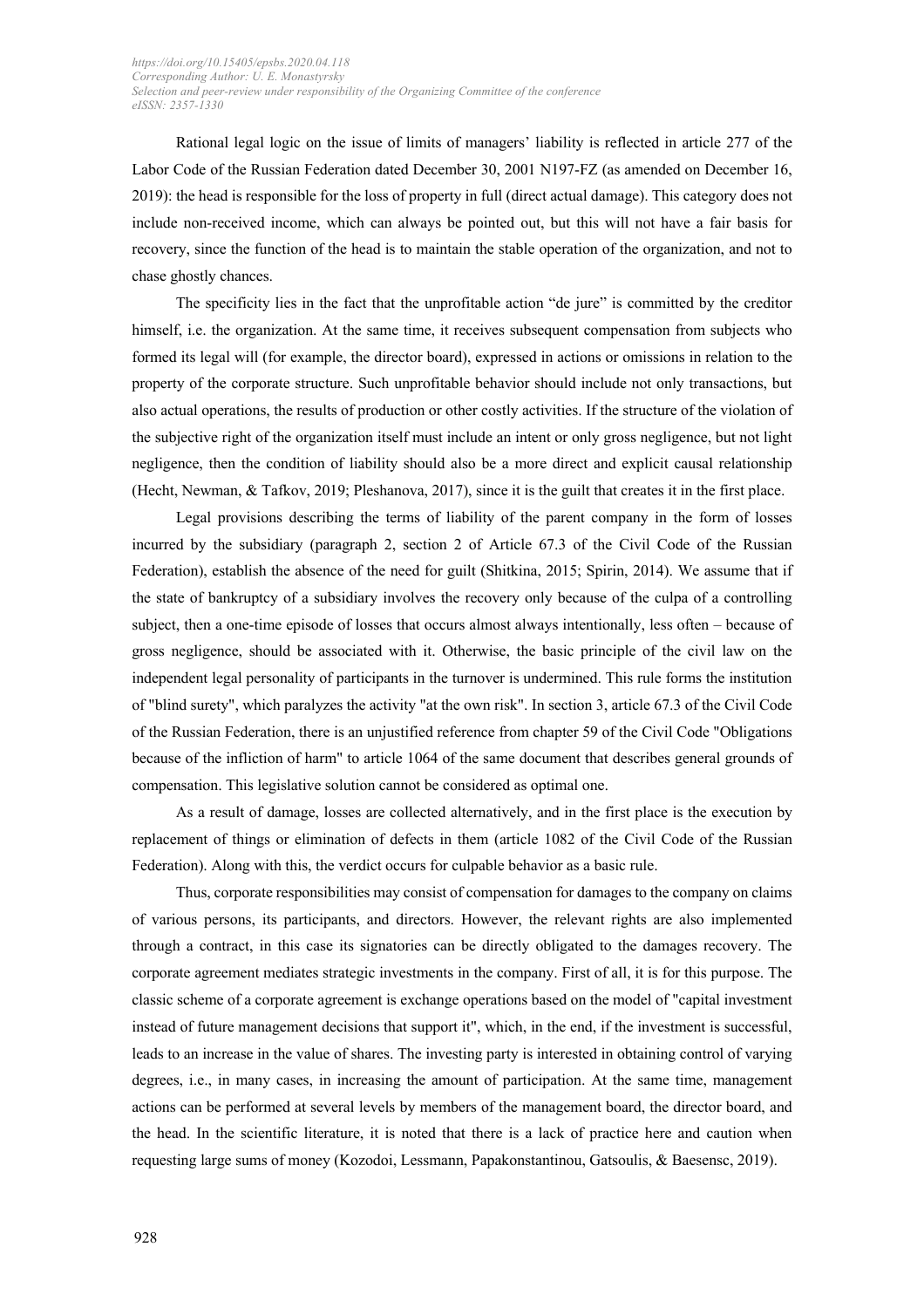The remedy for violation of such duties should be the award of damages for claims against the parties to the contract under discussion. At the same time, the wording gives us its structure, largely repeating the agreement on joint activities, i.e. serving a common goal. Capital investments regulated by the corporate agreement are made available to the company, but not to shareholders or managers who adopt supporting resolutions collectively (the director board, etc.).

The main subject of the described agreement in the Russian Federation is voting in a certain way, the presence of an individual structure of bodies, the transfer of shares under certain conditions, but this is clearly not enough for this world-famous tool to work effectively (Monastyrsky, 2017). It does not follow from the provisions of the corporate agreement that someone will be responsible to a major shareholder for disrupting the investment. The description of a corporate agreement in the Civil Code of the Russian Federation suggests how to respond to its non-performance, obviously, like it is recorded – by recognizing decisions of authorities and transactions involving third parties as invalid. But the main thing is to award damages for non-voting in a certain way. In section 4 of article 67.2 of the Civil Code of the Russian Federation, they are referred to only in connection with non-informing the company itself "about the fact of concluding a corporate contract" (and such a right belongs to the person who didn't participate in it).

The possibility of imposing sanctions for non-voting, apparently, should be deduced from articles 15 and 393 of the Civil Code, the application of which will be determined the question of why the lack of voting led to a violation of the subjective right of the plaintiff. This perspective becomes even more nebulous if the decision in the organization was made in secret. Here, once again, we deal with the abnormality of the construction for losses compensation in case of non-fulfillment, but only with one's own promise, and not for the inability to ensure the implementation of a decision taken not only personally, which is really demanded by time and economic expectations.

At the moment, we are not aware of the recovery of lost profits because of the violation of the agreement to vote in a certain way. However, this is the main purpose of this legal instrument, which supports investments guaranteeing the growth in the value of shares.

## **7. Conclusion**

Award of damages is the main legal remedy for violation of corporate or managerial rights, the restoration of which has its own special algorithm or is impossible in natural terms. The nature of the relationship here consists in unity with the corresponding responsibilities, just as the parent ones – the right and duty of education. Corporate rights of managers, heads, members of the supervisory board and the director board have a mediated property background, and above all they are inalienable. However, their effective implementation affects the synthetic capitalization (market value) of companies (Sidorenko, Bartsits, & Khisamova, 2019).

The presence of corporate powers by members of the governing bodies is expressed in their socalled right to sue the company's managers. For the latter, their corporate rights consist in the ability to act on behalf of the company, to claim compensation for losses caused by members of the collegial body and participants, when this is permitted by law.

Holders of original corporate rights may also, by law, claim damages in the following two cases. First, in case of loss of participation as a result of illegal actions (section 3 of article 65.2 of the Civil Code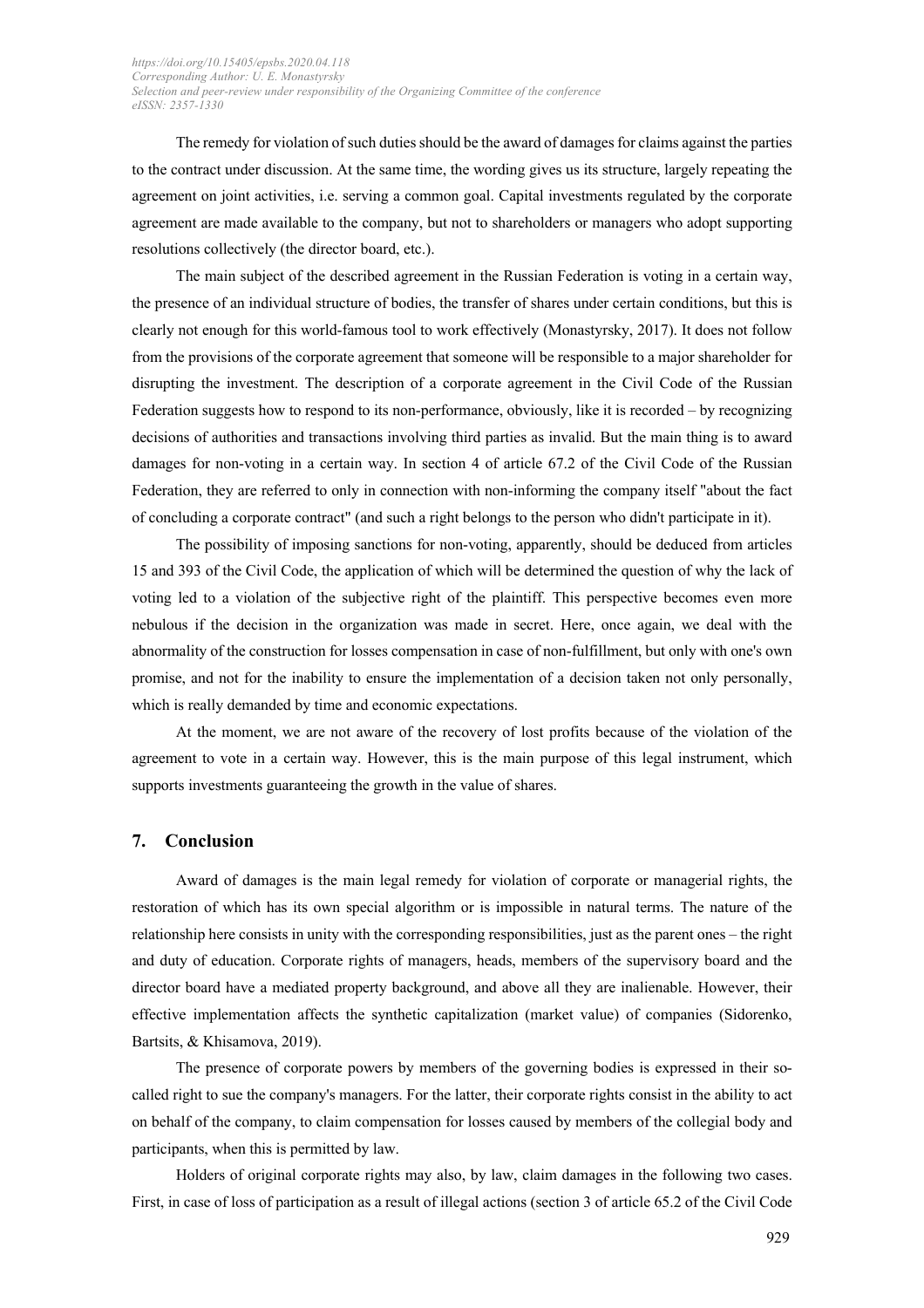of the Russian Federation). Losses are collected from the guilty subjects, whoever they are – shareholders, registrars, issuers.

Secondly, when the corporate procedure was implemented, which was recognized as illegal and aimed at diluting the participation of the plaintiff (paragraph 4 of article 60.1 of the Сivil Сode), the legislative innovation will allow attracting its authors to damage compensation – members of the collegial body, as well as legal entities and all subjects that contribute to decision-making. It is obvious that the listed defendants were not necessarily the beneficiaries of such a restructuring, and the liability here, according to a number of legal experts (Gutnikov, 2014b; Tsepov, 2016), is unique, since it, on the one hand, occurs only because of bad faith (in case of dishonest concealment of facts and estimates). On the other hand, members of the collegial body (although this is not always noted) must be held liable necessarily by virtue of guilt. This conclusion follows from the fact that the пeneral grounds of liability remain universally applicable (article 393 of the Сivil Сode, according to the instructions of article 307.1 and сhapter 4 of the Сivil Сode).

For example, participants are authorized to claim damages when there is a price difference in a voluntary or mandatory offer to purchase shares, as well as after a forced foreclosure based on an unfair market valuation. When calculating losses, article 15 of the Сivil Сode of the Russian Federation "On restorative compensation" should play a dominant role.

When determining the mechanism for generating losses in the corporate area, it is not superfluous to understand how chapter 25 of the Civil Code of the Russian Federation should act. The main point here is the guilt of the creditor that does not act to reduce losses (article 404 of the Civil Code). At first glance, it is impossible to understand how the company itself should behave in order to prevent or reduce its own losses, since it acts as a creditor. Obviously, the applicant should do it, but sometimes there are not any opportunities for this. Neither the shareholder, or participant, or member of the director board can unilaterally set the course of actions and behavior of the lender – the organization itself. Another issue is the failure to comply with a complex corporate agreement that ultimately regulates the investment process. The plaintiff and the beneficiary here is the participant of the agreement, but the question is: not always the aggrieved party can demonstrate, what are its losses, and to prove a causal relationship, for example if there was not a vote in accordance with the agreement, the credit was not attracted, a management decision was not accepted. Here it is rational to refer to such a type of loss as future expenses.

It seems that the civil law reform of the corporate sphere was unsuccessful in terms of the applied tools for the recovery of losses. The legislation needs to be amended, for example, in terms of disclosing the essence of a corporate agreement, making changes to the fact that the company itself can be a party to it and a subsequent claimant on the basis of the well-known principle of the continental legal system that the responsibility of the heads of organizations occurs only if there is their guilt.

### **References**

- Bao, X., Diabat, A., & Zheng, Z. (2019). An ambiguous manager's disruption decisions with insufficient data in recovery phase. *International Journal of Production Economics.* https://doi.org/10.1016/j.ijpe.2019.07.038 Accessed: 11.11.2019.
- Federal Law of December 26, 1995 N 208-FZ (as amended on November 4, 2019) "On Joint-Stock Companies". Retrieved from http://www.consultant.ru/document/cons\_doc\_LAW\_8743/ Accessed: 11.11.2019.